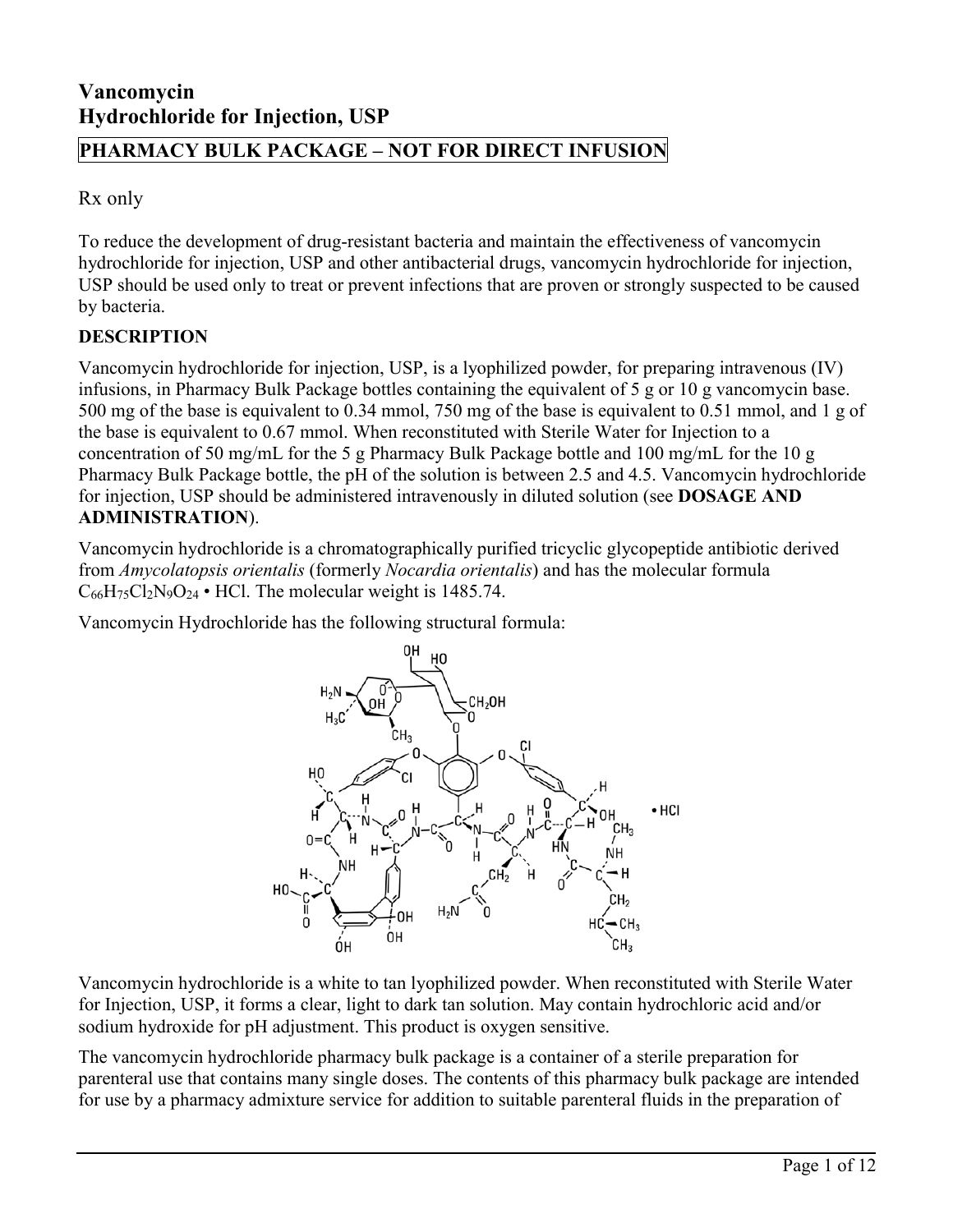#### admixtures for intravenous infusion (see **DOSAGE AND ADMINISTRATION, Directions for Proper Use of Pharmacy Bulk Package**). **FURTHER DILUTION IS REQUIRED. NOT FOR DIRECT INFUSION.**

# **CLINICAL PHARMACOLOGY**

Vancomycin is poorly absorbed after oral administration.

In subjects with normal kidney function, multiple intravenous dosing of 1 g of vancomycin (15 mg/kg) infused over 60 minutes produces mean plasma concentrations of approximately 63 mcg/mL immediately after the completion of infusion, mean plasma concentrations of approximately 23 mcg/mL 2 hours after infusion, and mean plasma concentrations of approximately 8 mcg/mL 11 hours after the end of the infusion. Multiple dosing of 500 mg infused over 30 minutes produces mean plasma concentrations of about 49 mcg/mL at the completion of infusion, mean plasma concentrations of about 19 mcg/mL 2 hours after infusion, and mean plasma concentrations of about 10 mcg/mL 6 hours after infusion. The plasma concentrations during multiple dosing are similar to those after a single dose.

The mean elimination half-life of vancomycin from plasma is 4 to 6 hours in subjects with normal renal function. In the first 24 hours, about 75% of an administered dose of vancomycin is excreted in urine by glomerular filtration. Mean plasma clearance is about 0.058 L/kg/h, and mean renal clearance is about 0.048 L/kg/h. Renal dysfunction slows excretion of vancomycin. In anephric patients, the average half-life of elimination is 7.5 days. The distribution coefficient is from 0.3 to 0.43 L/kg. There is no apparent metabolism of the drug. About 60% of an intraperitoneal dose of vancomycin administered during peritoneal dialysis is absorbed systemically in 6 hours. Serum concentrations of about 10 mcg/mL are achieved by intraperitoneal injection of 30 mg/kg of vancomycin.

However, the safety and efficacy of the intraperitoneal use of vancomycin has not been established in adequate and well-controlled trials (see **PRECAUTIONS**).

Total systemic and renal clearance of vancomycin may be reduced in the elderly. Vancomycin is approximately 55% serum protein bound as measured by ultrafiltration at vancomycin serum concentrations of 10 to 100 mcg/mL. After IV administration of vancomycin, inhibitory concentrations are present in pleural, pericardial, ascitic, and synovial fluids; in urine; in peritoneal dialysis fluid; and in atrial appendage tissue. Vancomycin does not readily diffuse across normal meninges into the spinal fluid; but, when the meninges are inflamed, penetration into the spinal fluid occurs.

# **MICROBIOLOGY**

The bactericidal action of vancomycin results primarily from inhibition of cell-wall biosynthesis. In addition, vancomycin alters bacterial-cell-membrane permeability and RNA synthesis. There is no cross-resistance between vancomycin and other antibiotics. Vancomycin is not active *in vitro* against gram-negative bacilli, mycobacteria, or fungi.

## **Synergy**

The combination of vancomycin and an aminoglycoside acts synergistically *in vitro* against many strains of *Staphylococcus aureus*, *Streptococcus bovis*, enterococci, and the viridans group streptococci.

Vancomycin has been shown to be active against most strains of the following microorganisms, both *in vitro* and in clinical infections as described in the **INDICATIONS AND USAGE** section.

## **Aerobic gram-positive microorganisms**

Diphtheroids Enterococci (e.g., *Enterococcus faecalis*)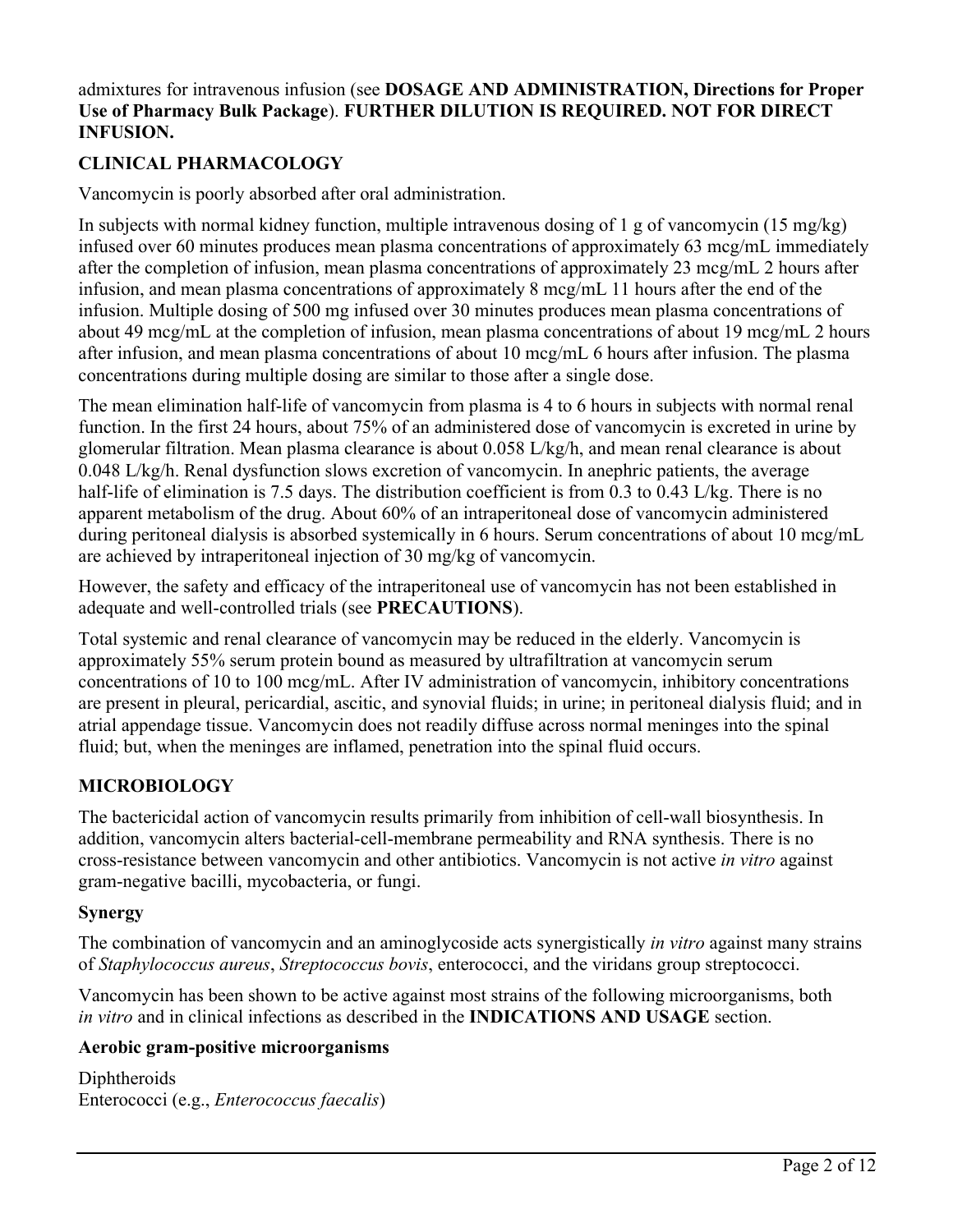Staphylococci, including *Staphylococcus aureus* and *Staphylococcus epidermidis* (including heterogeneous methicillin-resistant strains) *Streptococcus bovis* Viridans group streptococci

The following *in vitro* data are available, **but their clinical significance is unknown**.

Vancomycin exhibits *in vitro* MIC's of 1 mcg/mL or less against most (≥ 90%) strains of streptococci listed below and MIC's of 4 mcg/mL or less against most (≥ 90%) strains of other listed microorganisms; however, the safety and effectiveness of vancomycin in treating clinical infections due to these microorganisms have not been established in adequate and well-controlled clinical trials.

#### **Aerobic gram-positive microorganisms**

*Listeria monocytogenes Streptococcus pyogenes Streptococcus pneumoniae* (including penicillin-resistant strains) *Streptococcus agalactiae*

#### **Anaerobic gram-positive microorganisms**

*Actinomyces* species *Lactobacillus* species

#### **Susceptibility Testing**

For specific information regarding susceptibility test interpretive criteria and associated test methods and quality control standards recognized by FDA for this drug, please see: [https://www.fda.gov/STIC.](https://www.fda.gov/STIC)

## **INDICATIONS AND USAGE**

Vancomycin hydrochloride for injection, USP is indicated for the treatment of serious or severe infections caused by susceptible strains of methicillin-resistant (β-lactam-resistant) staphylococci. It is indicated for penicillin-allergic patients, for patients who cannot receive or who have failed to respond to other drugs, including the penicillins or cephalosporins, and for infections caused by vancomycin-susceptible organisms that are resistant to other antimicrobial drugs. Vancomycin hydrochloride for injection, USP is indicated for initial therapy when methicillin-resistant staphylococci are suspected, but after susceptibility data are available, therapy should be adjusted accordingly.

Vancomycin hydrochloride for injection, USP is effective in the treatment of staphylococcal endocarditis. Its effectiveness has been documented in other infections due to staphylococci, including septicemia, bone infections, lower respiratory tract infections, skin and skin structure infections. When staphylococcal infections are localized and purulent, antibiotics are used as adjuncts to appropriate surgical measures.

Vancomycin hydrochloride for injection, USP has been reported to be effective alone or in combination with an aminoglycoside for endocarditis caused by *S. viridans* or *S. bovis*. For endocarditis caused by enterococci (e.g., *E. faecalis*), vancomycin has been reported to be effective only in combination with an aminoglycoside.

Vancomycin hydrochloride for injection, USP has been reported to be effective for the treatment of diphtheroid endocarditis. Vancomycin hydrochloride for injection, USP has been used successfully in combination with either rifampin, an aminoglycoside, or both in early-onset prosthetic valve endocarditis caused by *S. epidermidis* or diphtheroids.

Specimens for bacteriologic cultures should be obtained in order to isolate and identify causative organisms and to determine their susceptibilities to vancomycin.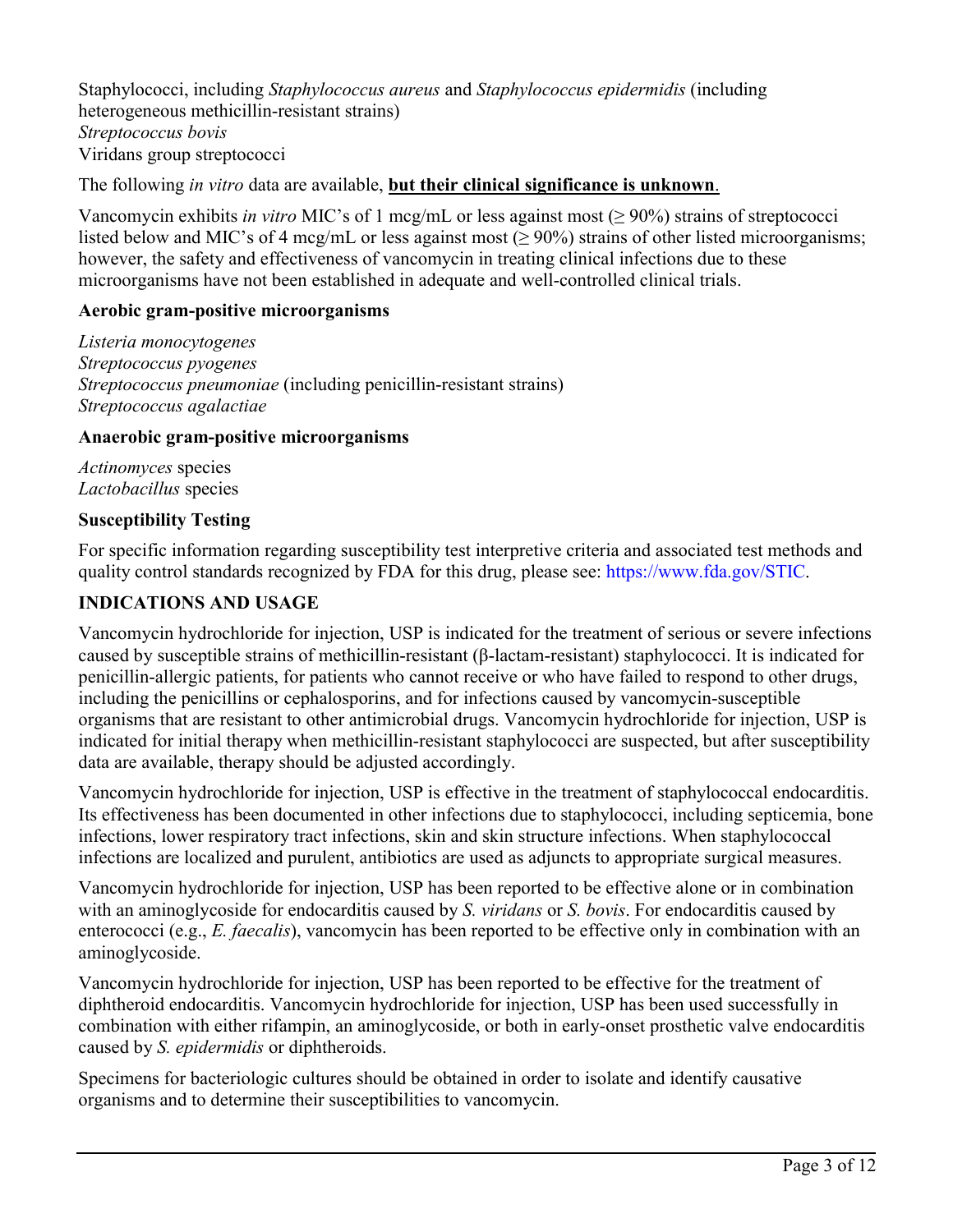To reduce the development of drug-resistant bacteria and maintain the effectiveness of vancomycin hydrochloride for injection, USP and other antibacterial drugs, vancomycin hydrochloride for injection, USP should be used only to treat or prevent infections that are proven or strongly suspected to be caused by susceptible bacteria. When culture and susceptibility information are available, they should be considered in selecting or modifying antibacterial therapy. In the absence of such data, local epidemiology and susceptibility patterns may contribute to the empiric selection of therapy.

The parenteral form of vancomycin hydrochloride may be administered orally for treatment of antibiotic-associated pseudomembranous colitis produced by *C. difficile* and for staphylococcal enterocolitis. Parenteral administration of vancomycin hydrochloride alone is of unproven benefit for these indications. Vancomycin is not effective by the oral route for other types of infections.

# **CONTRAINDICATIONS**

Vancomycin hydrochloride for injection is contraindicated in patients with known hypersensitivity to this antibiotic.

# **WARNINGS**

## **Infusion Reactions**

Rapid bolus administration (e.g., over several minutes) may be associated with exaggerated hypotension, including shock and rarely cardiac arrest.

Vancomycin hydrochloride for injection should be administered in a diluted solution over a period of not less than 60 minutes to avoid rapid-infusion-related reactions. Stopping the infusion usually results in prompt cessation of these reactions.

# **Nephrotoxicity**

Systemic vancomycin exposure may result in acute kidney injury (AKI). The risk of AKI increases as systemic exposure/serum levels increase. Monitor renal function in all patients, especially patients with underlying renal impairment, patients with co-morbidities that predispose to renal impairment, and patients receiving concomitant therapy with a drug known to be nephrotoxic.

# **Ototoxicity**

Ototoxicity has occurred in patients receiving vancomycin hydrochloride for injection. It may be transient or permanent. It has been reported mostly in patients who have been given excessive doses, who have an underlying hearing loss, or who are receiving concomitant therapy with another ototoxic agent, such as an aminoglycoside. Vancomycin should be used with caution in patients with renal insufficiency because the risk of toxicity is appreciably increased by high, prolonged blood concentrations.

Dosage of vancomycin hydrochloride for injection must be adjusted for patients with renal dysfunction (see **PRECAUTIONS** and **DOSAGE AND ADMINISTRATION**).

## **Severe Dermatologic Reactions**

Severe dermatologic reactions such as toxic epidermal necrolysis (TEN), Stevens-Johnson syndrome (SJS), drug reaction with eosinophilia and systemic symptoms (DRESS), acute generalized exanthematous pustulosis (AGEP), and linear IgA bullous dermatosis (LABD) have been reported in association with the use of vancomycin. Cutaneous signs or symptoms reported include skin rashes, mucosal lesions, and blisters.

Discontinue vancomycin hydrochloride for injection at the first appearance of signs and symptoms of TEN, SJS, DRESS, AGEP, or LABD.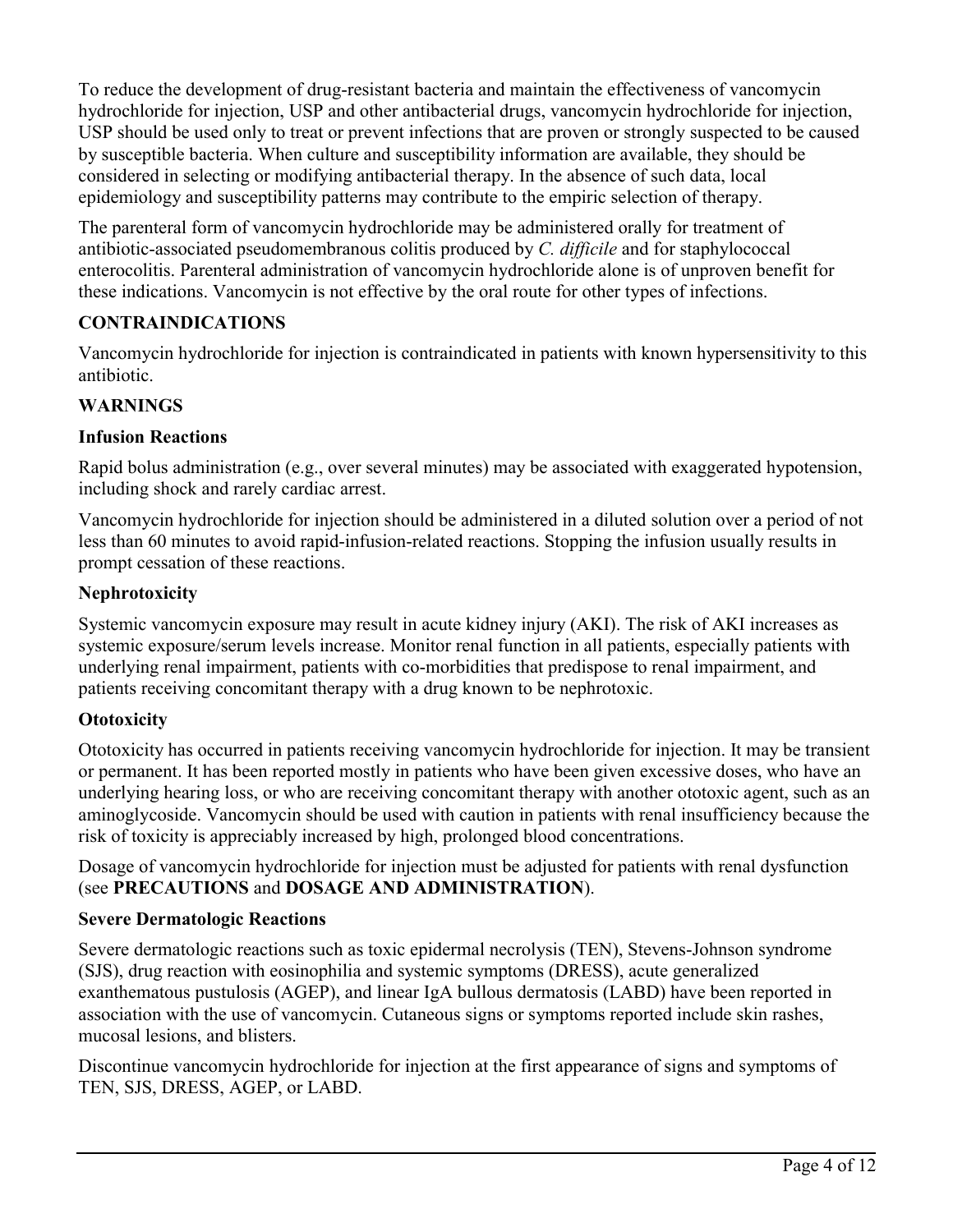## *Clostridioides difficile* **Associated Diarrhea (CDAD)**

*Clostridioides difficile* associated diarrhea (CDAD) has been reported with use of nearly all antibacterial agents, including vancomycin hydrochloride for injection, and may range in severity from mild diarrhea to fatal colitis. Treatment with antibacterial agents alters the normal flora of the colon leading to overgrowth of *C. difficile*.

*C. difficile* produces toxins A and B which contribute to the development of CDAD. Hypertoxin producing strains of *C. difficile* cause increased morbidity and mortality, as these infections can be refractory to antimicrobial therapy and may require colectomy. CDAD must be considered in all patients who present with diarrhea following antibiotic use. Careful medical history is necessary since CDAD has been reported to occur over two months after the administration of antibacterial agents.

If CDAD is suspected or confirmed, ongoing antibiotic use not directed against *C. difficile* may need to be discontinued. Appropriate fluid and electrolyte management, protein supplementation, antibiotic treatment of *C. difficile*, and surgical evaluation should be instituted as clinically indicated.

## **Hemorrhagic Occlusive Retinal Vasculitis (HORV)**

Hemorrhagic occlusive retinal vasculitis, including permanent loss of vision, occurred in patients receiving intracameral or intravitreal administration of vancomycin during or after cataract surgery. The safety and efficacy of vancomycin administered by the intracameral or the intravitreal route have not been established by adequate and well-controlled trials. Vancomycin is not indicated for the prophylaxis of endophthalmitis.

## **PRECAUTIONS**

Clinically significant serum concentrations have been reported in some patients being treated for active *C. difficile*-induced pseudomembranous colitis after multiple oral doses of vancomycin.

Prolonged use of vancomycin hydrochloride for injection may result in the overgrowth of nonsusceptible microorganisms. Careful observation of the patient is essential. If superinfection occurs during therapy, appropriate measures should be taken. In rare instances, there have been reports of pseudomembranous colitis due to *C. difficile* developing in patients who received intravenous vancomycin hydrochloride for injection.

Serial tests of auditory function may be helpful in order to minimize the risk of ototoxicity.

Reversible neutropenia has been reported in patients receiving vancomycin hydrochloride for injection (see **ADVERSE REACTIONS**). Patients who will undergo prolonged therapy with vancomycin hydrochloride for injection or those who are receiving concomitant drugs which may cause neutropenia should have periodic monitoring of the leukocyte count.

Vancomycin hydrochloride for injection is irritating to tissue and must be given by a secure IV route of administration. Pain, tenderness, and necrosis occur with intramuscular (IM) injection of vancomycin hydrochloride for injection or with inadvertent extravasation. Thrombophlebitis may occur, the frequency and severity of which can be minimized by administering the drug slowly as a dilute solution (2.5 to 5 g/L) and by rotation of venous access sites.

There have been reports that the frequency of infusion-related events (including hypotension, flushing, erythema, urticaria, and pruritus) increases with the concomitant administration of anesthetic agents. Infusion-related events may be minimized by the administration of vancomycin as a 60-minute infusion prior to anesthetic induction. The safety and efficacy of vancomycin administered by the intrathecal (intralumbar or intraventricular) route or by the intraperitoneal route have not been established by adequate and well-controlled trials.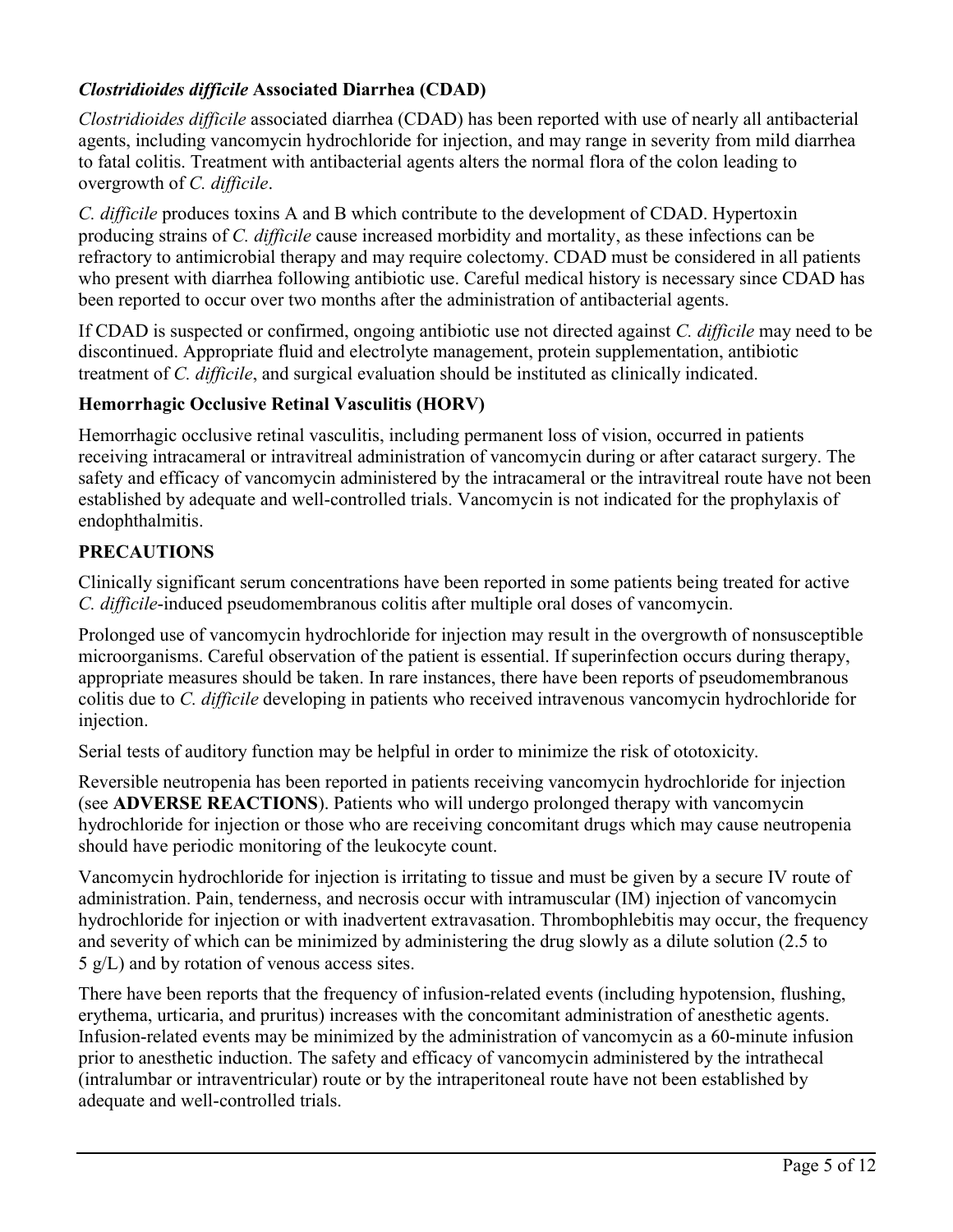Reports have revealed that administration of sterile vancomycin by the intraperitoneal route during continuous ambulatory peritoneal dialysis (CAPD) has resulted in a syndrome of chemical peritonitis. To date, this syndrome has ranged from cloudy dialysate alone to a cloudy dialysate accompanied by variable degrees of abdominal pain and fever. This syndrome appears to be short-lived after discontinuation of intraperitoneal vancomycin.

Prescribing vancomycin hydrochloride for injection in the absence of a proven or strongly suspected bacterial infection or a prophylactic indication is unlikely to provide benefit to the patient and increases the risk of the development of drug-resistant bacteria.

## **Drug Interactions**

Concomitant administration of vancomycin and anesthetic agents has been associated with erythema and histamine-like flushing (see **Pediatric Use** - **PRECAUTIONS**) and anaphylactoid reactions (see **ADVERSE REACTIONS**).

Monitor renal function in patients receiving vancomycin and concurrent and/or sequential systemic or topical use of other potentially neurotoxic and/or nephrotoxic drugs, such as amphotericin B, aminoglycosides, bacitracin, polymixin B, colistin, viomycin, or cisplatin.

# **Carcinogenesis, Mutagenesis, Impairment of Fertility**

Although no long-term studies in animals have been performed to evaluate carcinogenic potential, no mutagenic potential of vancomycin hydrochloride for injection was found in standard laboratory tests. No definitive fertility studies have been performed.

## **Pregnancy**

# *Teratogenic Effects*

Animal reproduction studies have not been conducted with vancomycin. It is not known whether vancomycin can affect reproduction capacity. In a controlled clinical study, the potential ototoxic and nephrotoxic effects of vancomycin on infants were evaluated when the drug was administered to pregnant women for serious staphylococcal infections complicating intravenous drug abuse. Vancomycin was found in cord blood. No sensorineural hearing loss or nephrotoxicity attributable to vancomycin was noted. One infant whose mother received vancomycin in the third trimester experienced conductive hearing loss that was not attributed to the administration of vancomycin. Because the number of patients treated in this study was limited and vancomycin was administered only in the second and third trimesters, it is not known whether vancomycin causes fetal harm. Vancomycin should be given to a pregnant woman only if clearly needed.

## **Nursing Mothers**

Vancomycin hydrochloride for injection is excreted in human milk. Caution should be exercised when vancomycin hydrochloride for injection is administered to a nursing woman. Because of the potential for adverse events, a decision should be made whether to discontinue nursing or to discontinue the drug, taking into account the importance of the drug to the mother.

## **Pediatric Use**

In pediatric patients, it may be appropriate to confirm desired vancomycin serum concentrations. Concomitant administration of vancomycin and anesthetic agents has been associated with erythema and histamine-like flushing in pediatric patients (see **PRECAUTIONS**).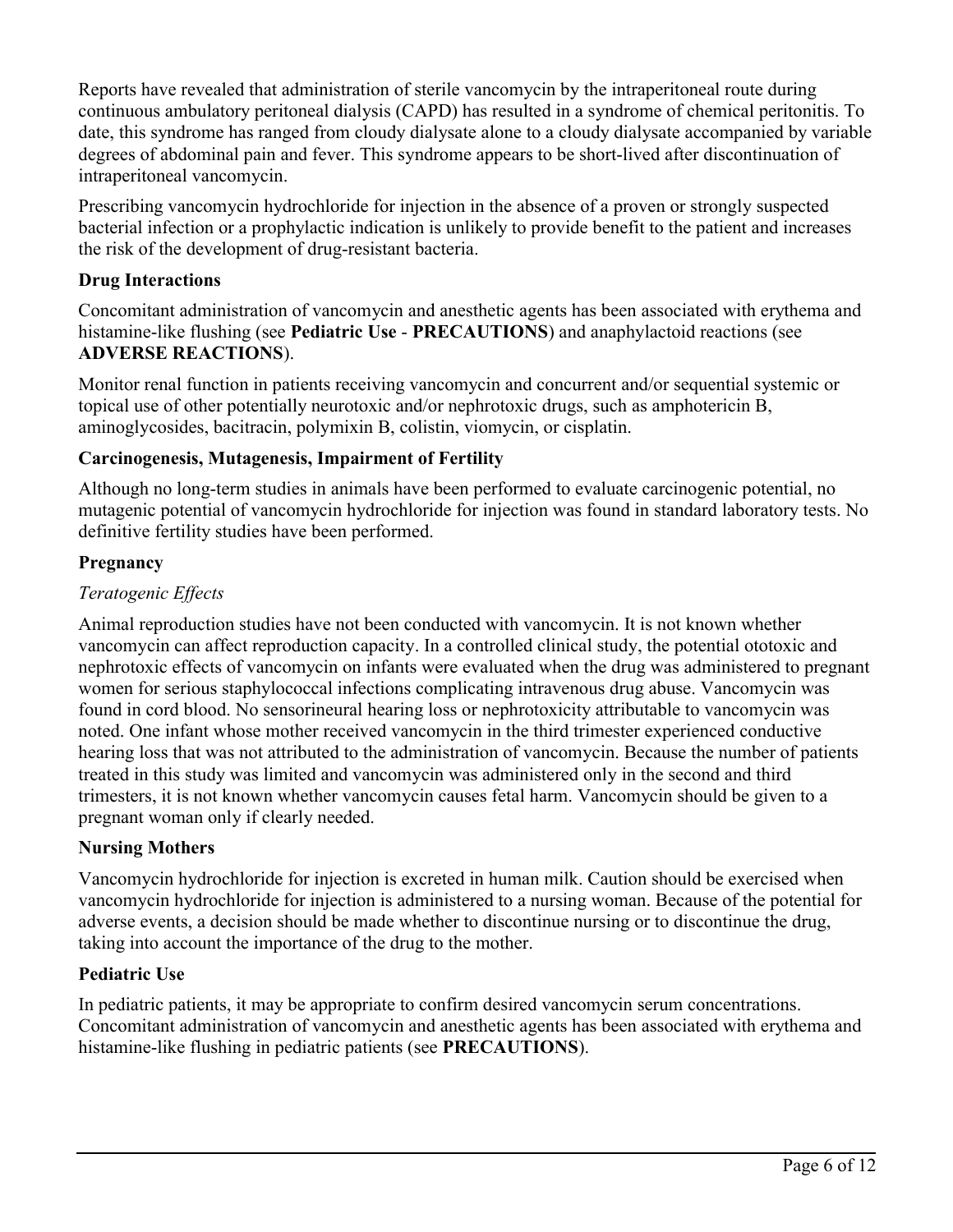## **Geriatric Use**

The natural decrement of glomerular filtration with increasing age may lead to elevated vancomycin serum concentrations if dosage is not adjusted. Vancomycin dosage schedules should be adjusted in elderly patients (see **DOSAGE AND ADMINISTRATION**).

#### **Information for Patients**

#### *Severe Dermatologic Reactions*

Advise patients about the signs and symptoms of serious skin manifestations. Instruct patients to stop vancomycin hydrochloride for injection immediately and promptly seek medical attention at the first signs or symptoms of skin rash, mucosal lesions, and blisters (see **WARNINGS**).

Patients should be counseled that antibacterial drugs including vancomycin hydrochloride for injection, should only be used to treat bacterial infections. They do not treat viral infections (e.g., the common cold). When vancomycin hydrochloride for injection, is prescribed to treat a bacterial infection, patients should be told that although it is common to feel better early in the course of therapy, the medication should be taken exactly as directed. Skipping doses or not completing the full course of therapy may (1) decrease the effectiveness of the immediate treatment and (2) increase the likelihood that bacteria will develop resistance and will not be treatable by vancomycin hydrochloride for injection or other antibacterial drugs in the future.

Diarrhea is a common problem caused by antibiotics which usually ends when the antibiotic is discontinued. Sometimes after starting treatment with antibiotics, patients can develop watery and bloody stools (with or without stomach cramps and fever) even as late as two or more months after having taken the last dose of the antibiotic. If this occurs, patients should contact their physician as soon as possible.

#### **ADVERSE REACTIONS**

#### **Infusion-Related Events**

During or soon after rapid infusion of vancomycin hydrochloride for injection, patients may develop anaphylactoid reactions, including hypotension (see **ANIMAL PHARMACOLOGY**), wheezing, dyspnea, urticaria, or pruritus. Rapid infusion may also cause flushing of the upper body ("red neck") or pain and muscle spasm of the chest and back. These reactions usually resolve within 20 minutes but may persist for several hours. Such events are infrequent if vancomycin hydrochloride for injection is given by a slow infusion over 60 minutes. In studies of normal volunteers, infusion-related events did not occur when vancomycin hydrochloride for injection was administered at a rate of 10 mg/min or less.

## **Nephrotoxicity**

Systemic vancomycin exposure may result in acute kidney injury (AKI). The risk of AKI increases as systemic exposure/serum levels increase. Additional risk factors for AKI in patients receiving vancomycin include receipt of concomitant drugs known to be nephrotoxic, in patients with pre-existing renal impairment, or with co-morbidities that predispose to renal impairment. Interstitial nephritis has also been reported in patients receiving vancomycin.

## **Gastrointestinal**

Onset of pseudomembranous colitis symptoms may occur during or after antibiotic treatment (see **WARNINGS**).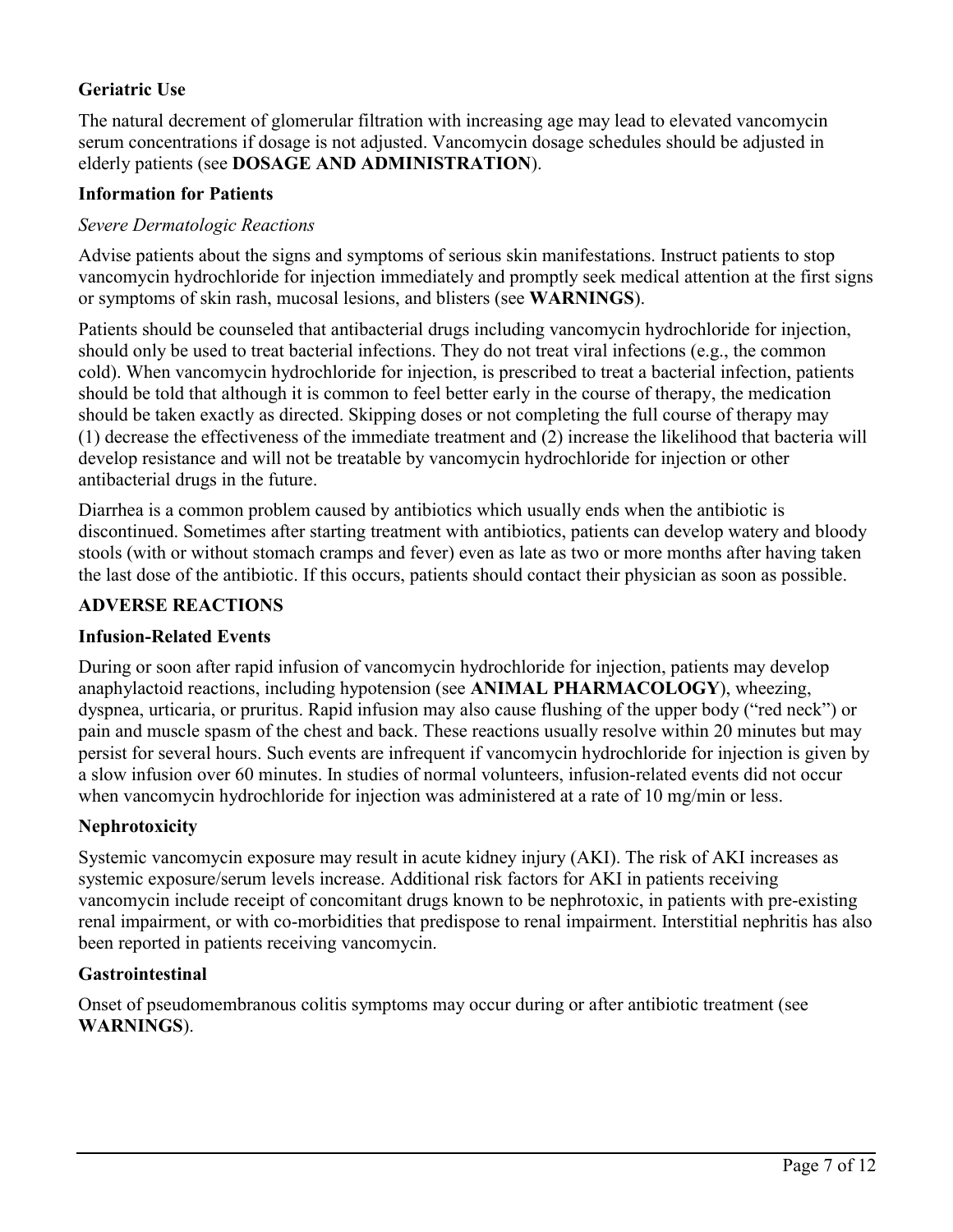## **Ototoxicity**

A few dozen cases of hearing loss associated with vancomycin have been reported. Most of these patients had kidney dysfunction or a preexisting hearing loss or were receiving concomitant treatment with an ototoxic drug. Vertigo, dizziness, and tinnitus have been reported rarely.

## **Hematopoietic**

Reversible neutropenia, usually starting 1 week or more after onset of therapy with vancomycin or after a total dosage of more than 25 g, has been reported for several dozen patients. Neutropenia appears to be promptly reversible when vancomycin is discontinued. Thrombocytopenia has rarely been reported.

Although a causal relationship has not been established, reversible agranulocytosis (granulocytes  $\leq 500$ /mm<sup>3</sup>) has been reported rarely.

#### **Phlebitis**

Inflammation at the injection site has been reported.

#### **Miscellaneous**

Patients have been reported to have had anaphylaxis, drug fever, nausea, chills, eosinophilia, rashes including exfoliative dermatitis, Stevens-Johnson syndrome (see **WARNINGS**, Severe Dermatologic Reactions), and vasculitis in association with the administration of vancomycin.

Chemical peritonitis has been reported following intraperitoneal administration (see **PRECAUTIONS**).

#### **Post Marketing Reports**

The following adverse reactions have been identified during post-approval use of vancomycin. Because these reactions are reported voluntarily from a population of uncertain size, it is not possible to reliably estimate their frequency or establish a causal relationship to drug exposure.

#### *Skin and Subcutaneous Tissue Disorders*

Severe dermatologic reactions such as toxic epidermal necrolysis (TEN), drug reaction with eosinophilia and systemic symptoms (DRESS), acute generalized exanthematous pustulosis (AGEP), and linear IgA bullous dermatosis (LABD) (see **WARNINGS**, Severe Dermatologic Reactions).

To report SUSPECTED ADVERSE EVENTS, contact FDA at 1-800-FDA-1088 or [www.fda.gov/medwatch](http://www.fda.gov/medwatch).

## **OVERDOSAGE**

Supportive care is advised, with maintenance of glomerular filtration. Vancomycin is poorly removed by dialysis. Hemofiltration and hemoperfusion with polysulfone resin have been reported to result in increased vancomycin clearance. The median lethal intravenous dose is 319 mg/kg in rats and 400 mg/kg in mice.

To obtain up-to-date information about the treatment of overdose, a good resource is your certified Regional Poison Control Center. Telephone numbers of certified poison control centers are listed in the *Physicians' Desk Reference (PDR)*. In managing overdosage, consider the possibility of multiple drug overdoses, interaction among drugs, and unusual drug kinetics in your patient.

## **DOSAGE AND ADMINISTRATION**

**The intent of the pharmacy bulk package for this product is for preparation of solutions for IV infusion only.**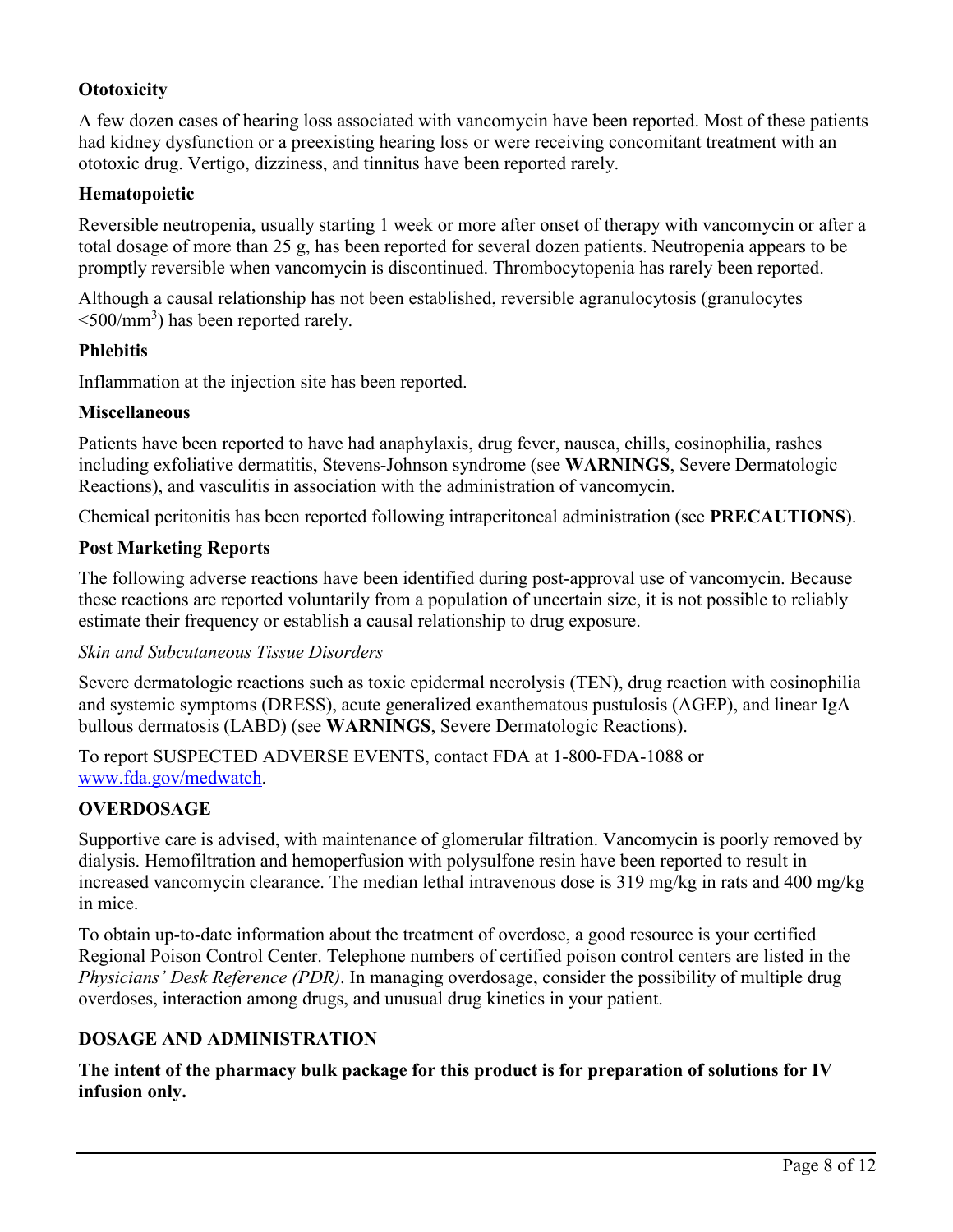Infusion-related events are related to both the concentration and the rate of administration of vancomycin. Concentrations of no more than 5 mg/mL and rates of no more than 10 mg/min, are recommended in adults (see also age-specific recommendations). In selected patients in need of fluid restriction, a concentration up to 10 mg/mL may be used; use of such higher concentrations may increase the risk of infusion-related events. An infusion rate of 10 mg/min or less is associated with fewer infusion-related events (see **ADVERSE REACTIONS**). Infusion-related events may occur, however, at any rate or concentration.

#### **Patients with Normal Renal Function**

#### *Adults*

The usual daily intravenous dose is 2 g divided either as 500 mg every 6 hours or 1 g every 12 hours. Each dose should be administered at no more than 10 mg/min or over a period of at least 60 minutes, whichever is longer. Other patient factors, such as age or obesity, may call for modification of the usual intravenous daily dose.

#### *Pediatric Patients*

The usual intravenous dosage of vancomycin is 10 mg/kg per dose given every 6 hours. Each dose should be administered over a period of at least 60 minutes. Close monitoring of serum concentrations of vancomycin may be warranted in these patients.

#### *Neonates*

In pediatric patients up to the age of 1 month, the total daily intravenous dosage may be lower. In neonates, an initial dose of 15 mg/kg is suggested, followed by 10 mg/kg every 12 hours for neonates in the 1st week of life and every 8 hours thereafter up to the age of 1 month. Each dose should be administered over 60 minutes. In premature infants, vancomycin clearance decreases as postconceptional age decreases. Therefore, longer dosing intervals may be necessary in premature infants. Close monitoring of serum concentrations of vancomycin is recommended in these patients.

#### **Patients with Impaired Renal Function and Elderly Patients**

Dosage adjustment must be made in patients with impaired renal function. In premature infants and the elderly, greater dosage reductions than expected may be necessary because of decreased renal function. Measurement of vancomycin serum concentrations can be helpful in optimizing therapy, especially in seriously ill patients with changing renal function. Vancomycin serum concentrations can be determined by use of microbiologic assay, radioimmunoassay, fluorescence polarization immunoassay, fluorescence immunoassay, or high-pressure liquid chromatography. If creatinine clearance can be measured or estimated accurately, the dosage for most patients with renal impairment can be calculated using the following table. The dosage of vancomycin hydrochloride for injection per day in mg is about 15 times the glomerular filtration rate in mL/min (see following table).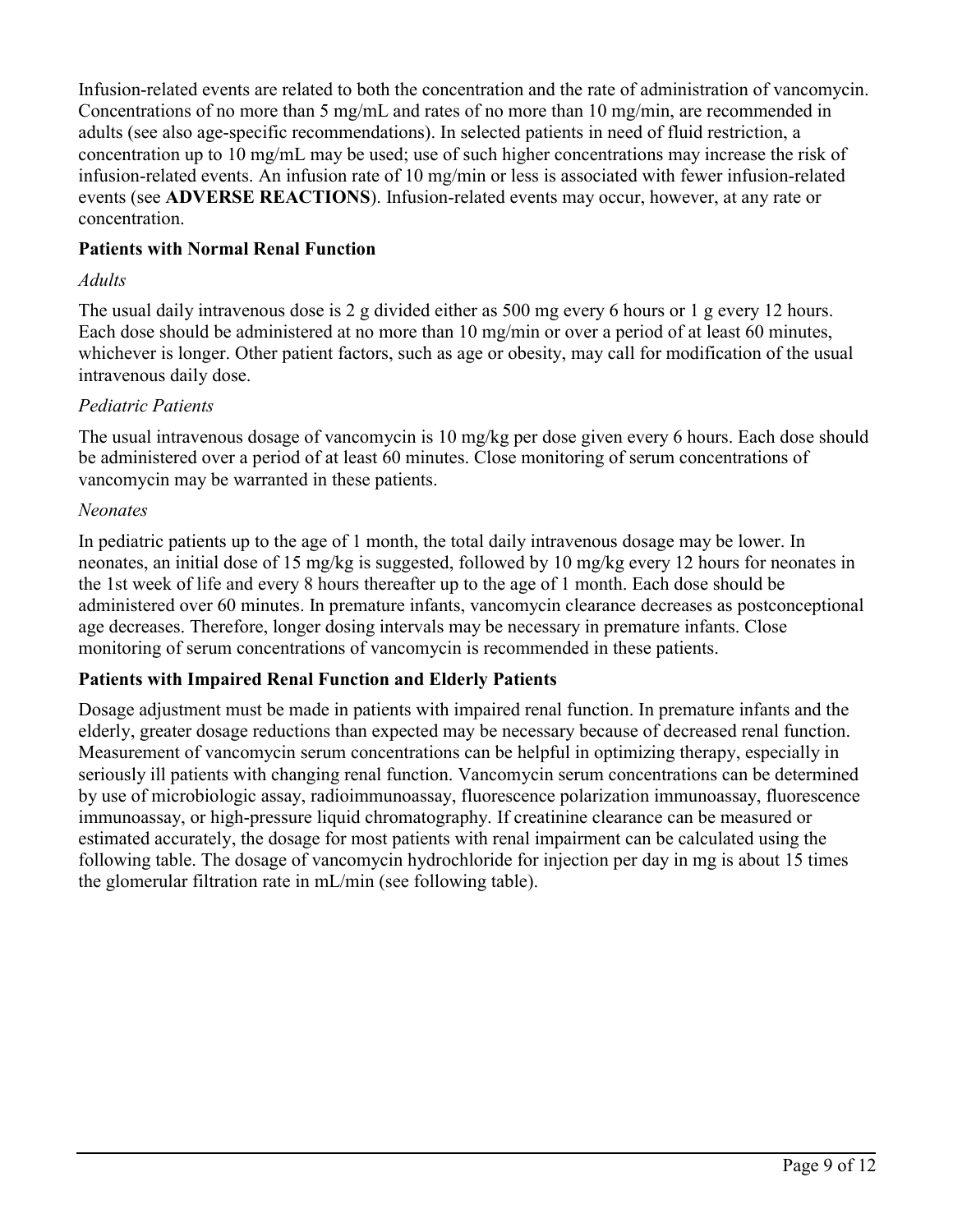| $-$ - $  -$                           |                                   |
|---------------------------------------|-----------------------------------|
| <b>Creatinine Clearance</b><br>mL/min | <b>Vancomycin Dose</b><br>mg/24 h |
| 100                                   | 1,545                             |
| 90                                    | 1,390                             |
| 80                                    | 1,235                             |
| 70                                    | 1,080                             |
| 60                                    | 925                               |
| 50                                    | 770                               |
| 40                                    | 620                               |
| 30                                    | 465                               |
| 20                                    | 310                               |
|                                       | 155                               |

#### **DOSAGE TABLE FOR VANCOMYCIN IN PATIENTS WITH IMPAIRED RENAL FUNCTION (Adapted from Moellering et al<sup>1</sup> )**

The initial dose should be no less than 15 mg/kg, even in patients with mild to moderate renal insufficiency. The table is not valid for functionally anephric patients. For such patients, an initial dose of 15 mg/kg of body weight should be given to achieve prompt therapeutic serum concentrations. The dose required to maintain stable concentrations is 1.9 mg/kg/24 h. In patients with marked renal impairment, it may be more convenient to give maintenance doses of 250 to 1,000 mg once every several days rather than administering the drug on a daily basis. In anuria, a dose of 1,000 mg every 7 to 10 days has been recommended. When only serum creatinine is known, the following formula (based on sex, weight, and age of the patient) may be used to calculate creatinine clearance. Calculated creatinine clearances (mL/min) are only estimates. The creatinine clearance should be measured promptly.

> Men: [Weight (kg) x (140 - age in years)] 72 x serum creatinine concentration (mg/dL)

Women: 0.85 x above value

The serum creatinine must represent a steady state of renal function. Otherwise, the estimated value for creatinine clearance is not valid. Such a calculated clearance is an overestimate of actual clearance in patients with conditions: (1) characterized by decreasing renal function, such as shock, severe heart failure, or oliguria; (2) in which a normal relationship between muscle mass and total body weight is not present, such as in obese patients or those with liver disease, edema, or ascites; and (3) accompanied by debilitation, malnutrition, or inactivity.

The safety and efficacy of vancomycin administration by the intrathecal (intralumbar or intraventricular) routes have not been established.

Intermittent infusion is the recommended method of administration.

# **Compatibility with Other Drugs and IV Fluids**

The following diluents are physically and chemically compatible (with 4 g/L vancomycin hydrochloride):

5% Dextrose Injection, USP 5% Dextrose Injection and 0.9% Sodium Chloride Injection, USP Lactated Ringer's Injection, USP 5% Dextrose and Lactated Ringer's Injection 0.9% Sodium Chloride Injection, USP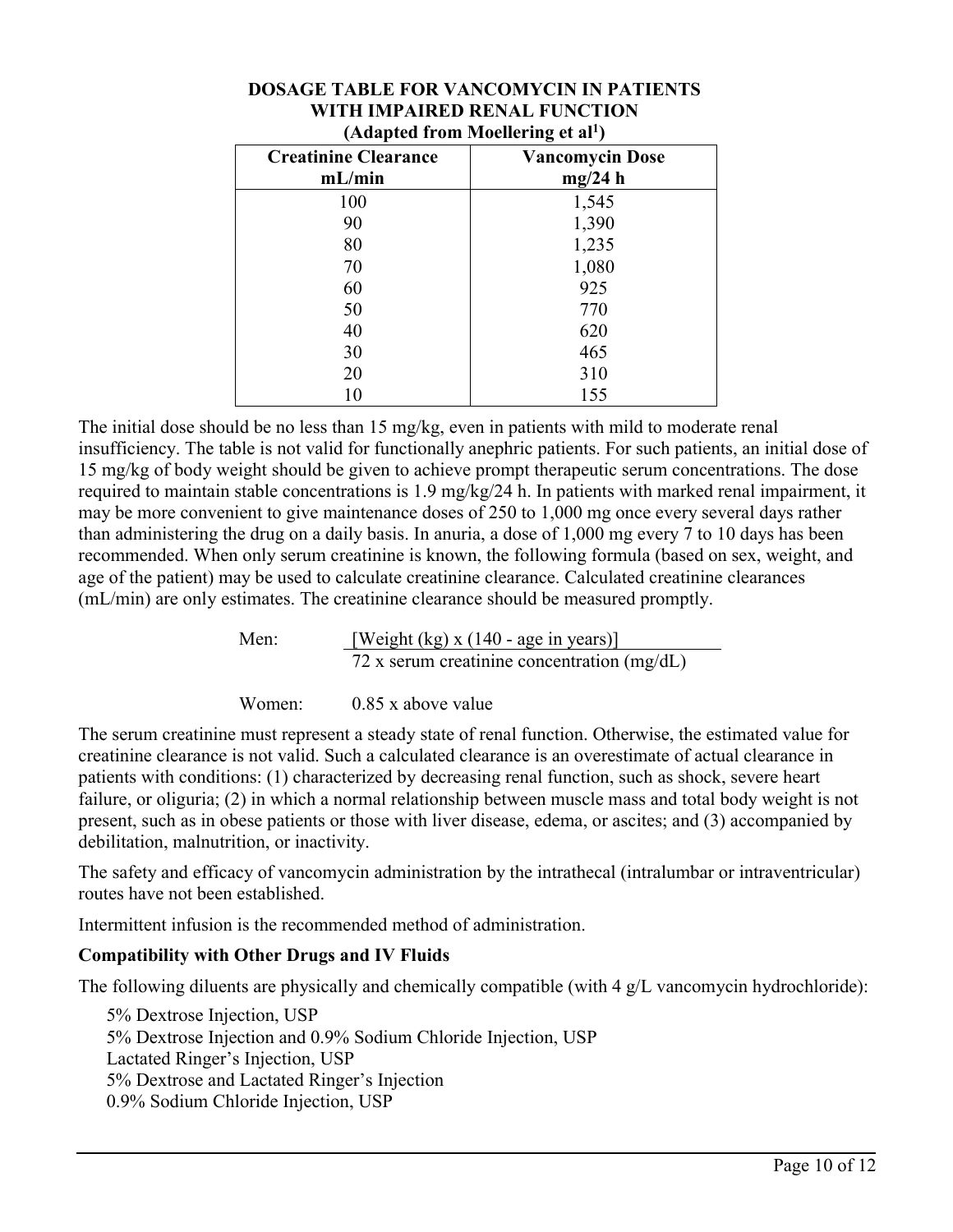Good professional practice suggests that compounded admixtures should be administered as soon after preparation as is feasible.

Vancomycin solution has a low pH and may cause physical instability of other compounds.

Mixtures of solutions of vancomycin and beta-lactam antibiotics have been shown to be physically incompatible. The likelihood of precipitation increases with higher concentrations of vancomycin. It is recommended to adequately flush the intravenous lines between the administration of these antibiotics. It is also recommended to dilute solutions of vancomycin to 5 mg/mL or less.

Although intravitreal injection is not an approved route of administration for vancomycin, precipitation has been reported after intravitreal injection of vancomycin and ceftazidime for endophthalmitis using different syringes and needles. The precipitates dissolved gradually, with complete clearing of the vitreous cavity over two months and with improvement of visual acuity.

## **PREPARATION AND STABILITY**

#### **For Administration by Intravenous Drip**

Refer to Directions for Proper Use of a Pharmacy Bulk Package Bottle.

## **CAUTION: NOT TO BE DISPENSED AS A UNIT.**

#### **Directions for Proper Use of Pharmacy Bulk Package**

- The container closure may be penetrated only one time after reconstitution, utilizing a suitable sterile dispensing set which allows measured distribution of the contents.
- Use of this product is restricted to a suitable work area, such as a laminar flow hood.
- Once this container closure has been punctured, withdrawal of the contents should be completed without delay. If prompt fluid transfer cannot be accomplished, discard the contents no later than 4 HOURS after initial closure puncture. This time limit should begin with the introduction of solvent for diluent into the Pharmacy Bulk Package.

Parenteral drug products should be visually inspected for particulate matter and discoloration prior to administration, whenever solution and container permit.

Do not add supplementary medication to Vancomycin for Injection, USP.

#### **Preparation and Stability**

#### **5 g Pharmacy Bulk Package Bottle**

At the time of use, reconstitute by adding 100 mL of Sterile Water for Injection to the 5 g Pharmacy Bulk Package bottle of dry, sterile vancomycin powder. The resultant solution will contain vancomycin equivalent to 500 mg/10 mL (1 g/20 mL). **AFTER RECONSTITUTION, FURTHER DILUTION IS REQUIRED**. Reconstituted solutions of vancomycin (500 mg/10 mL) must be further diluted in at least 100 mL of a suitable infusion solution. Doses of 1 g/20 mL must be further diluted in at least 200 mL of a suitable infusion solution. The desired dose diluted in this manner should be administered by intermittent IV infusion over a period of at least 60 minutes.

## **10 g Pharmacy Bulk Package Bottle**

At the time of use, reconstitute by adding 95 mL of Sterile Water for Injection to the 10 g Pharmacy Bulk Package bottle of dry, sterile vancomycin powder. The resultant solution will contain vancomycin equivalent to 500 mg/5 mL (1 g/10 mL). **AFTER RECONSTITUTION, FURTHER DILUTION IS REQUIRED**. Reconstituted solutions of vancomycin (500 mg/5 mL) must be further diluted in at least 100 mL of a suitable infusion solution. For doses of 1 g/10 mL, at least 200 mL of solution must be used.